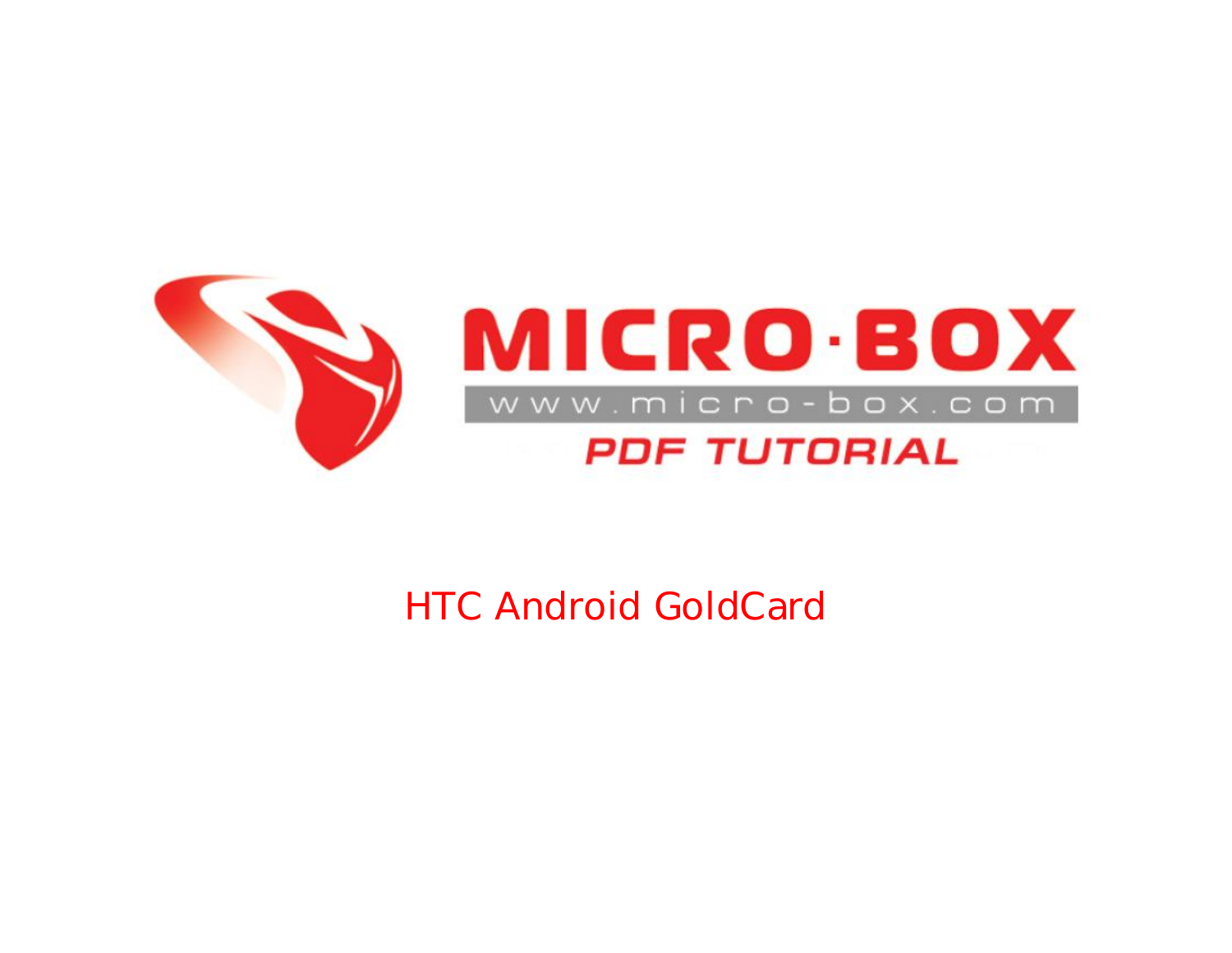

Connect your Android phone to USB with MicroSD Inside and run **Last MICROBOX AIO software**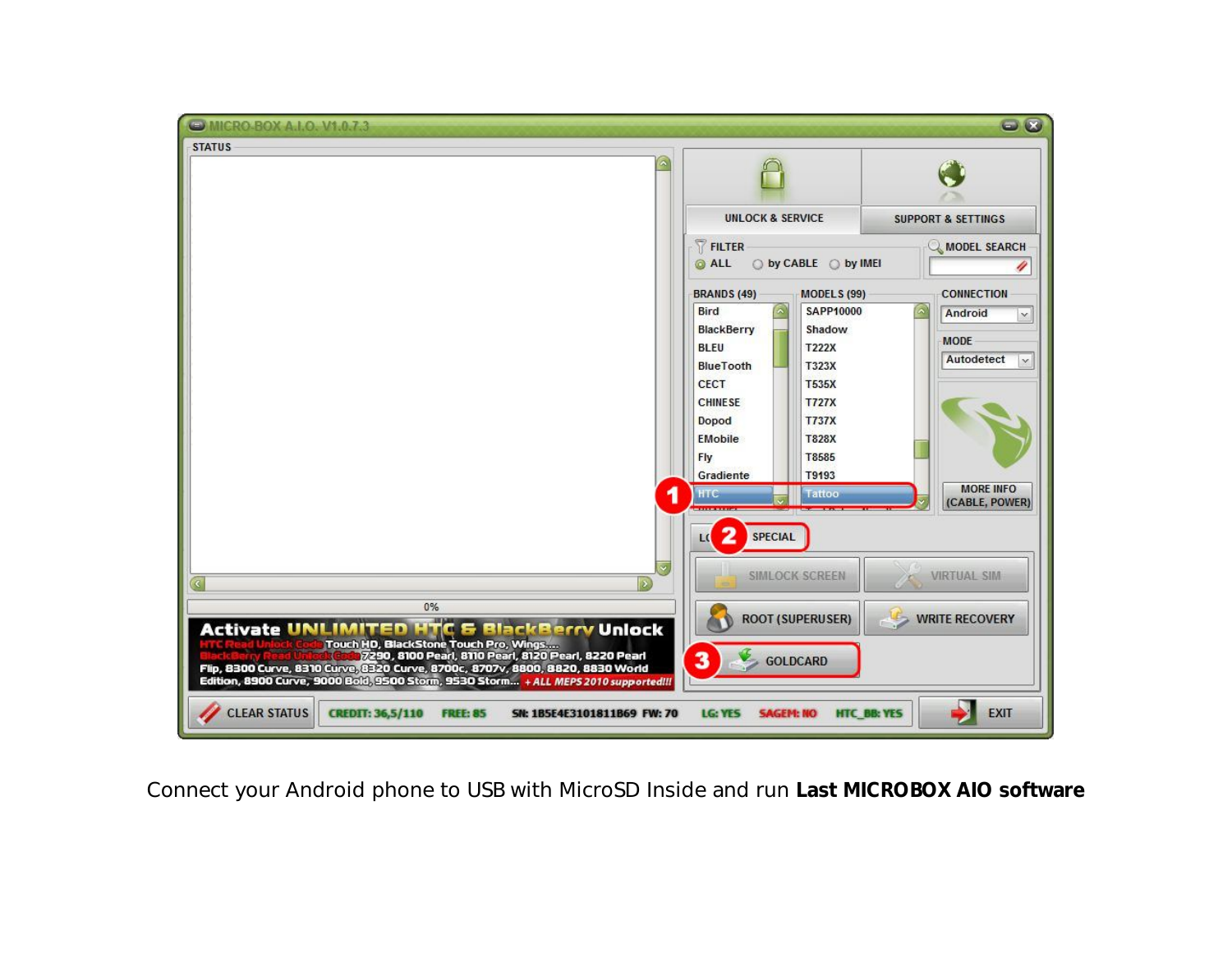**STEP 01:** Select Android phone you use for read your Card

**STEP 02:** Select tab **SPECIAL**

**STEP 03:** Click options **GOLDCARD**

| HTC Tattoo GOLDCARD |                             |  |
|---------------------|-----------------------------|--|
| GOLDCARD            |                             |  |
|                     | <b>BROWSE</b><br>$\ddot{v}$ |  |
|                     |                             |  |
| <b>CREATE</b>       | Cancel                      |  |

**STEP 04:** Give Name to your Goldcard image and click options **CREATE**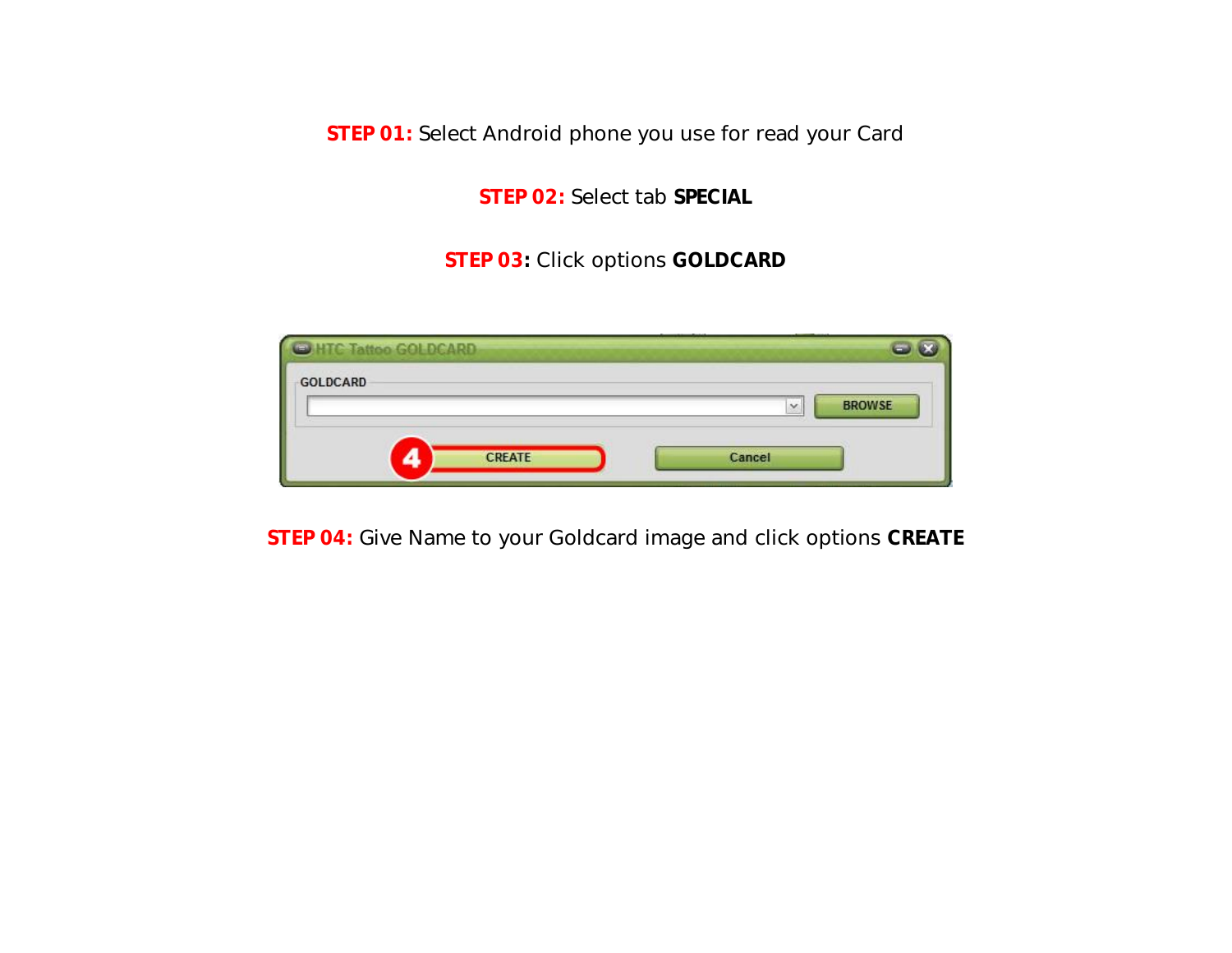

Now your Goldcard image (BIN) is create